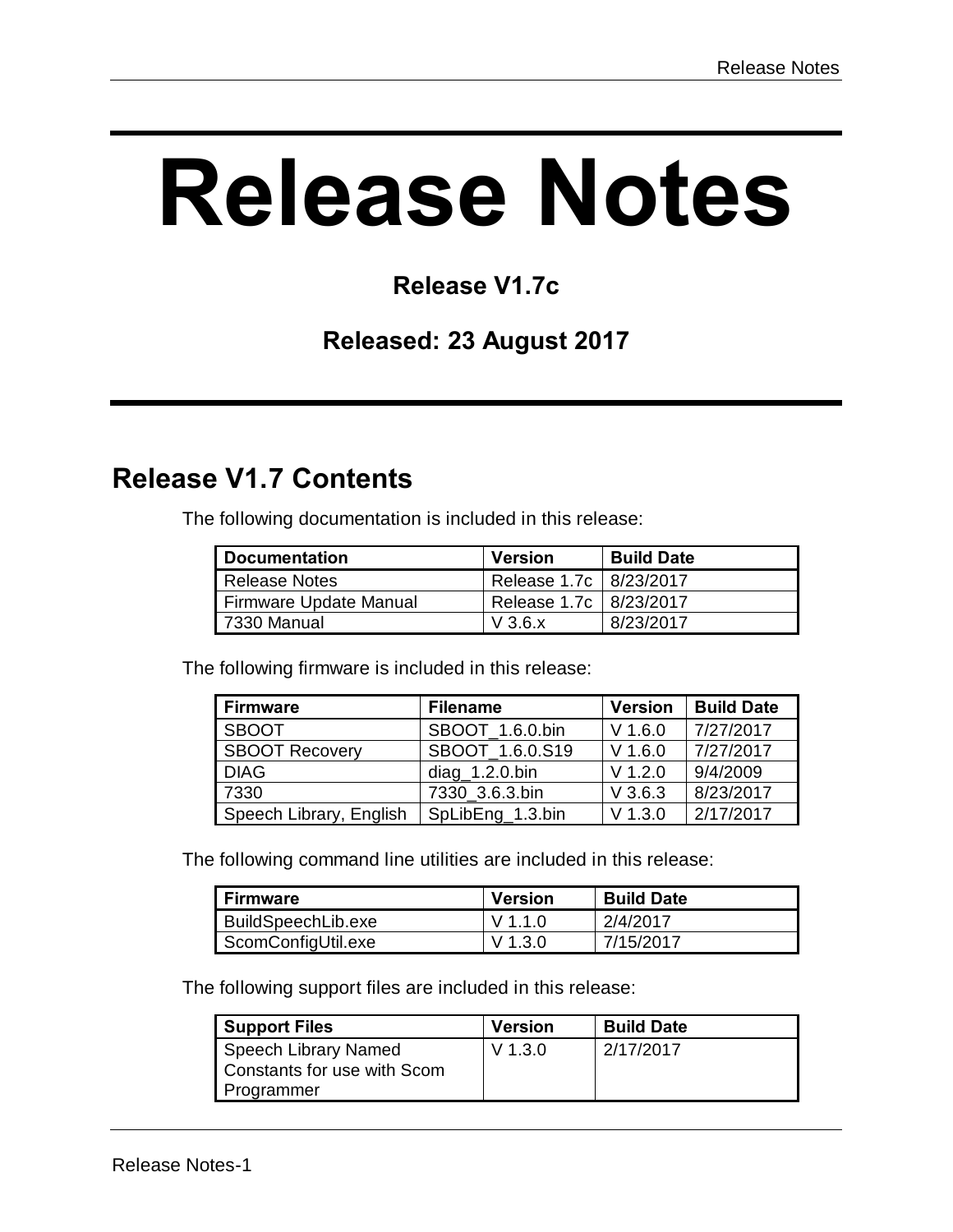## **Release V1.7 New Features**

**Booleans for PTT**: Added new booleans for testing the PTT output of each port.

**Datatype Runtime Variables (RTVs)**: The 7330 controller now has a number of new runtime variables used to incorporate speech into messages that include the actual values of datatypes (see page 6-60). These new RTVs include speech for Booleans, Software Switches, Counters, Timers, and Analog Inputs.

**Readback Command**: The 7330 controller now has a command to read back programming settings and datatype values as speech (see Chapter 3 and page 3-20). Settings and values read include Analog Inputs, Booleans, Scheduler Setpoints, User Timers, Software Switches, Timers, Counters, Path Access and Event-Triggered Macros.

**SBOOT, Inhibit Cold Reset Speech Message**: When the 7330 Repeater Controller program is selected to run from SBOOT Boot menu option 3, the 7330 Repeater Controller program does not speak the cold reset message to port 1 (see page 8-21). The cold reset message continues to be displayed on the serial port. There is no change to the reset message spoken to port 1 when a cold start is initiated by the RESET and INIT buttons (see page 2-8).

**ScomConfigUtil**: In the generated report, added User Timer Resolution to the User Timer section of the report.

**Year Runtime Variables (RTVs)**: New calendar runtime variables have been added to speak the year in two different formats (see page 6-58).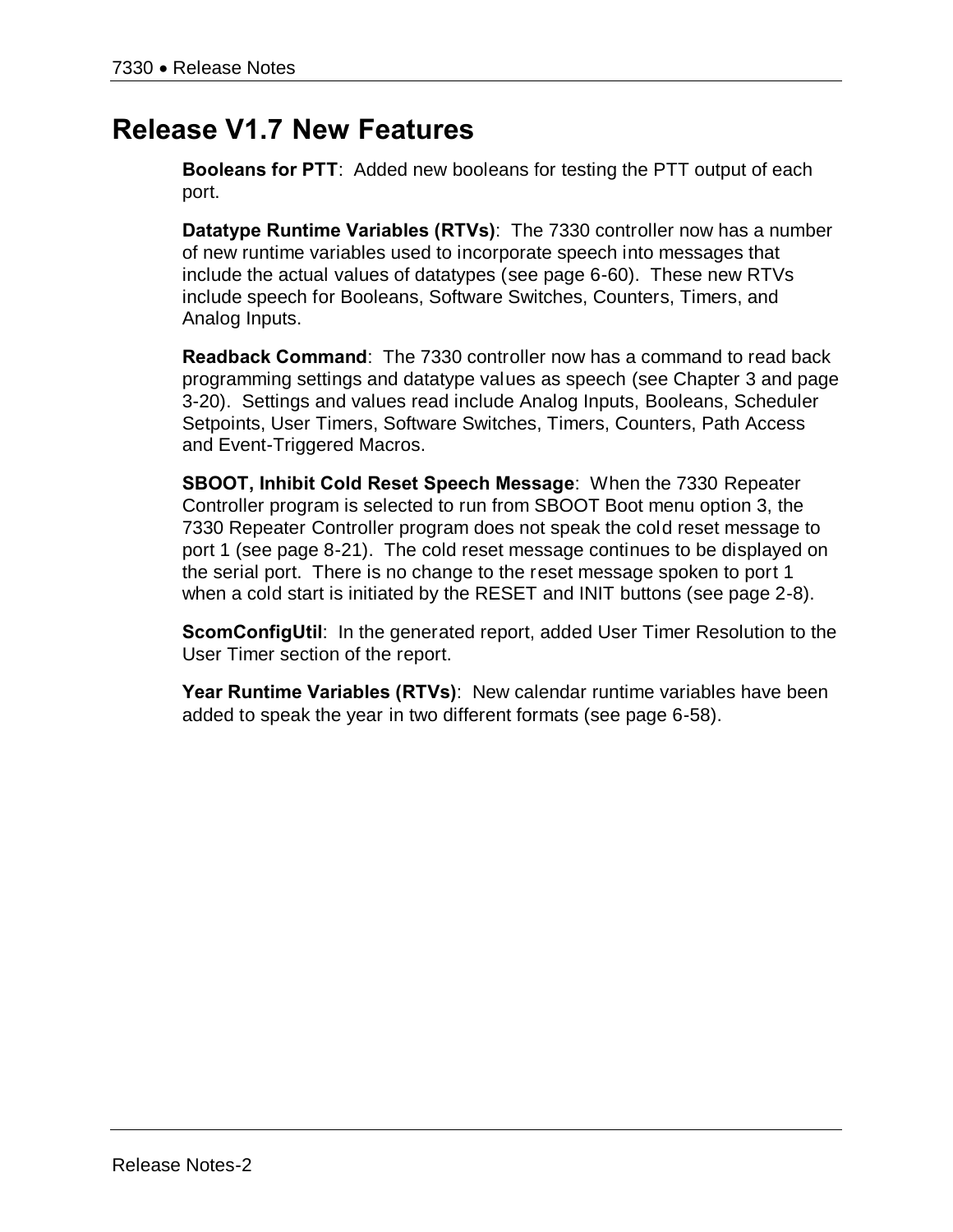#### **Release V1.7 Fixes**

**BuildSpeechLib**: The Custom Library always contained the same date and time from 2009. The custom library file now will contain the actual build date and time. Fixed.

**BuildSpeechLib**: The tool did not allow the Custom Library to contain any words numbered below 1000. Fixed.

**RTV 9811, CW AM/PM**: The RTV always played PM no matter what time it was. Fixed.

**RTV 9814, CW Month**: The RTV was incorrectly playing the hour. Fixed.

**RTV 9815, CW Day of Month**: The RTV was incorrectly playing the day of the month. Fixed.

**RTV retired**: The CW RTV that played the firmware version in CW has been removed.

**SBOOT, Save Configuration**: The saved configuration showed the config location as having "No File+even though the file being saved was being saved there. Fixed.

**SBOOT, Save Configuration**: A zero length save file name causes a crash after printing random characters to the console. Fixed.

**Speech Lib**: The speech word 0279 said "h-t-t-p colon backslash backslash w-w-w dot". It we supposed to say % ash+instead of % backslash+. Fixed.

**Speech Lib**: Some users reported that the speech word 0063 said "F+instead of  $%+$  Fixed.

**ScomConfigUtil**: In the generated report, the CW speed and CW level were not accurately reported. Fixed.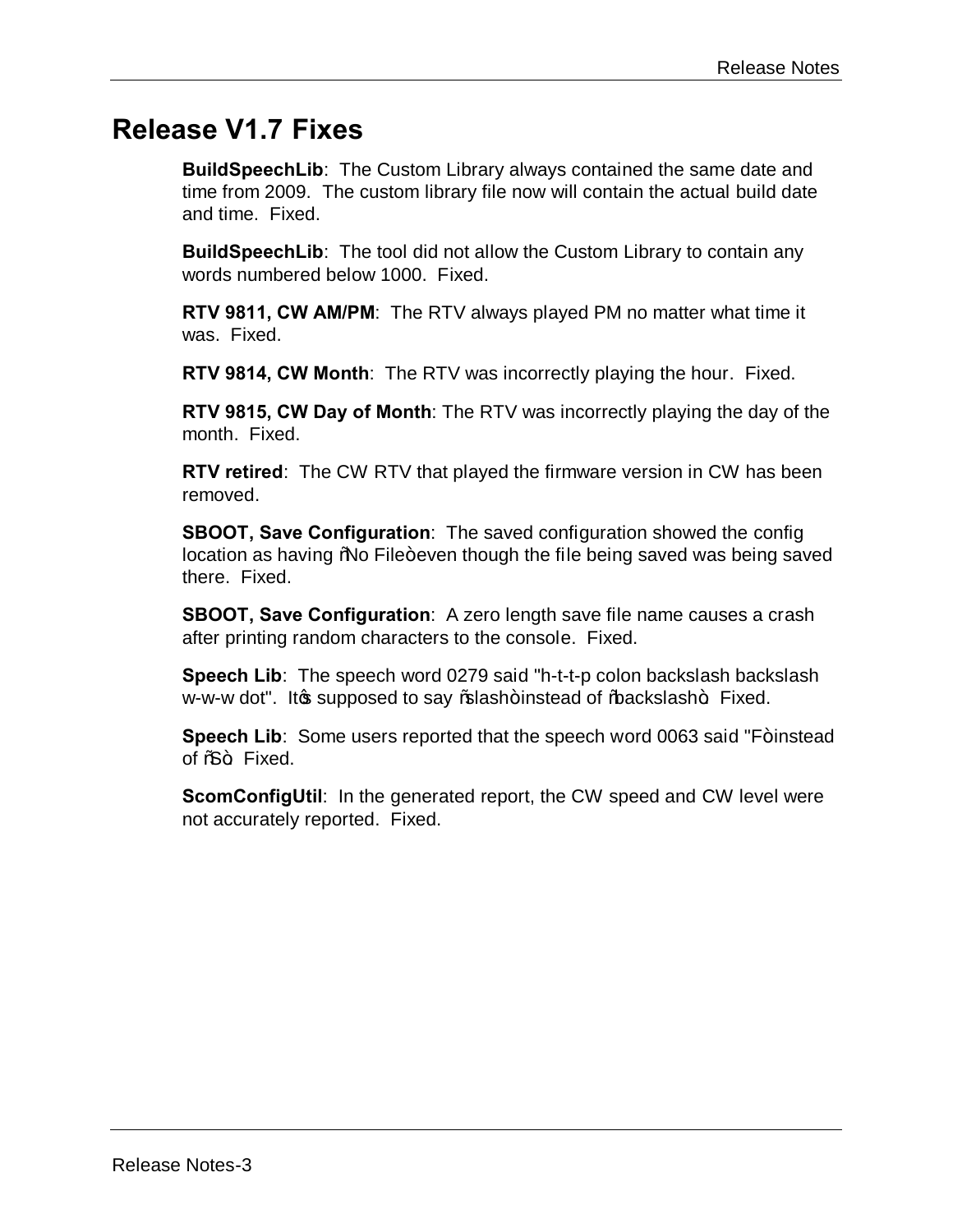#### **Release V1.7 Changes to the 7330 Manual**

**Note**: changes in document are marked by change bars in the margins.

**Various**: Fixed several typos and page number references.

**Table of Contents**: Adjustments for new pages.

**Chapter 2, Getting Started**: Add a graphic of a typical bench setup. Add a description of the SBOOT left-to-right scanning LEDs.

**Chapter 3, Programming Fundamentals**: Expanded to include descriptions of datatypes Software Switches, Counters, Timers, and Booleans. Added the Readback command.

**Chapter 5, Macros**: Add an example of how to have a single macro name execute different commands on different ports (see page 5-23).

**Chapter 5, Macros**: Add an example of how to inhibit PTT to a transmitter after a warm start (see page 5-30). This macro is useful for tube transmitters and other radios that require a power-up delay before being keyed.

**Chapter 5, Paths**: Update the description of when in the transmitter tail a path timeout timer is reset.

**Chapter 17, 18, and 19**: Descriptions of datatypes Software Switches, Counters, Timers and Event-Triggered Macros have been moved to Chapter 3, Programming Fundamentals. Added the description of the Readback Command.

**Appendix A, Programming Tables**: In the Root Number table, add root number 13, Copy Message, 37, Readback and 76, If-Then-Else.

**Appendix A, Programming Tables**: Add new RTVs to the RTV table.

**Appendix A, Programming Tables**: Add new Booleans to the Boolean table. Also add the missing boolean for the serial port.